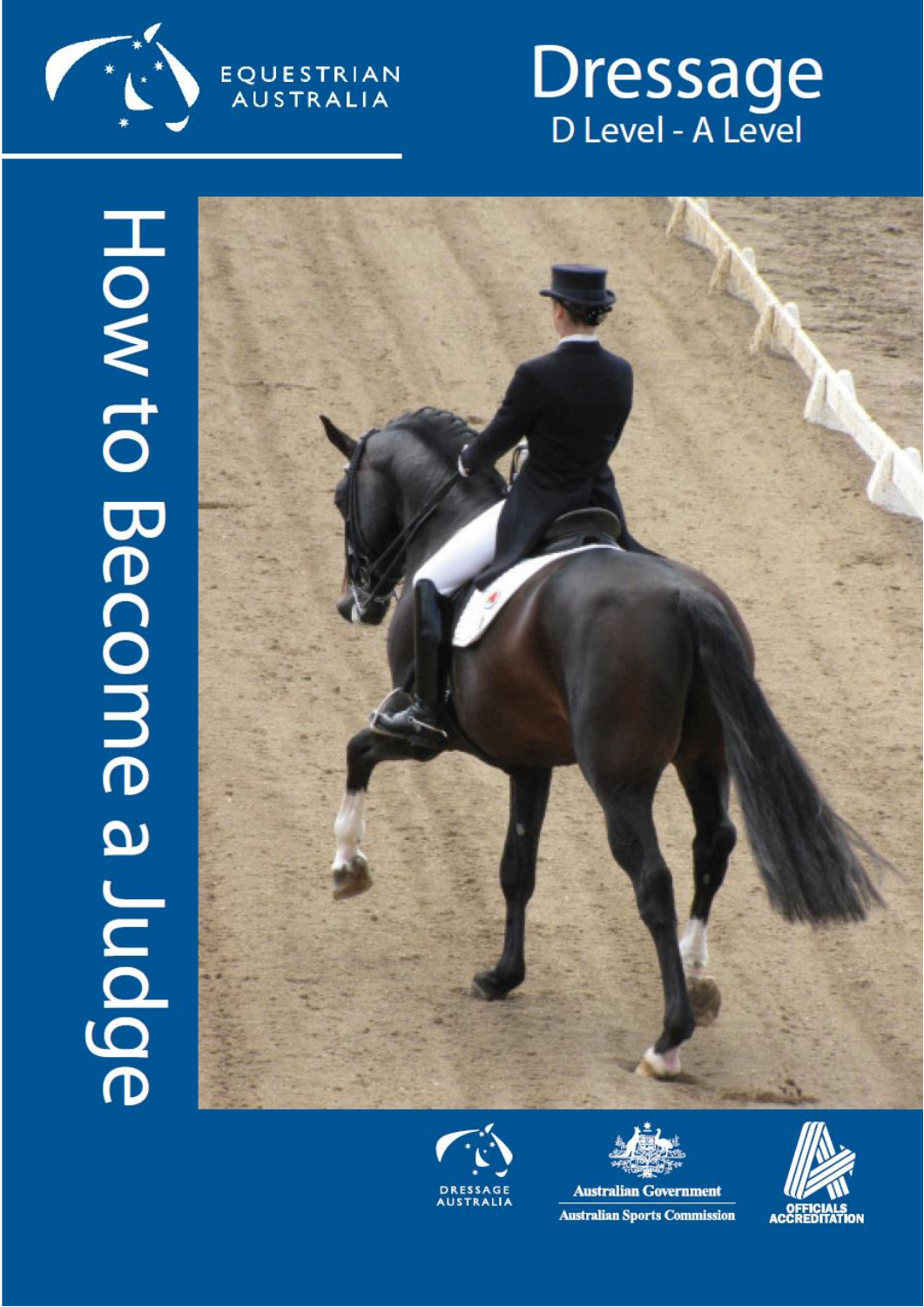Acknowledgement(s) to Lesley Sullivan, Mary Seefried and Virginia Creed, through their tireless work to provide feedback, guidance and effort towards the creation of this document.

Preferred Suppliers



Dressage Judge Information Guide (D-A) – Second Edition © Equestrian Australia 2016, National Office

**Reproduction in any form is not permitted without contacting:**

Equestrian Australia National Education Manager PO Box 673, Sydney Markets NSW 2129 Tel 02 8762 7777 Fax 02 9763 2466 Website: [www.equestrian.org.au](http://www.efanational.com/)

**Disclaimer:** Equestrian Australia believes all material produced for this publication is correctly and accurately researched. However, we give no warranty in relation thereto and disclaim liability for all claims against the publication, its employees or any person associated that may arise from any material contained within its pages that may be challenged by any persons.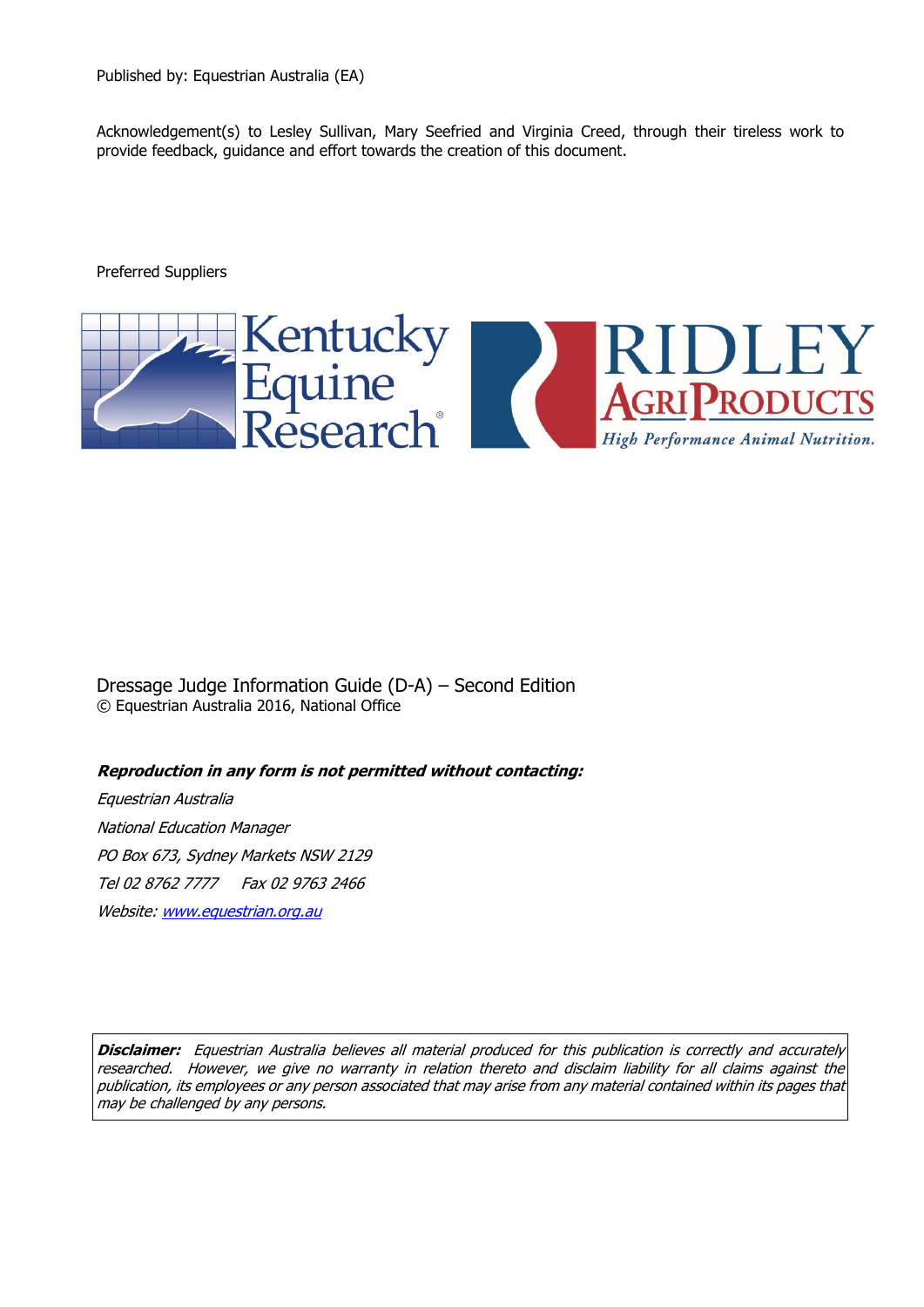## **DRESSAGE JUDGE PATHWAYS (EA and FEI Dressage and Eventing and Additional Opportunities)**

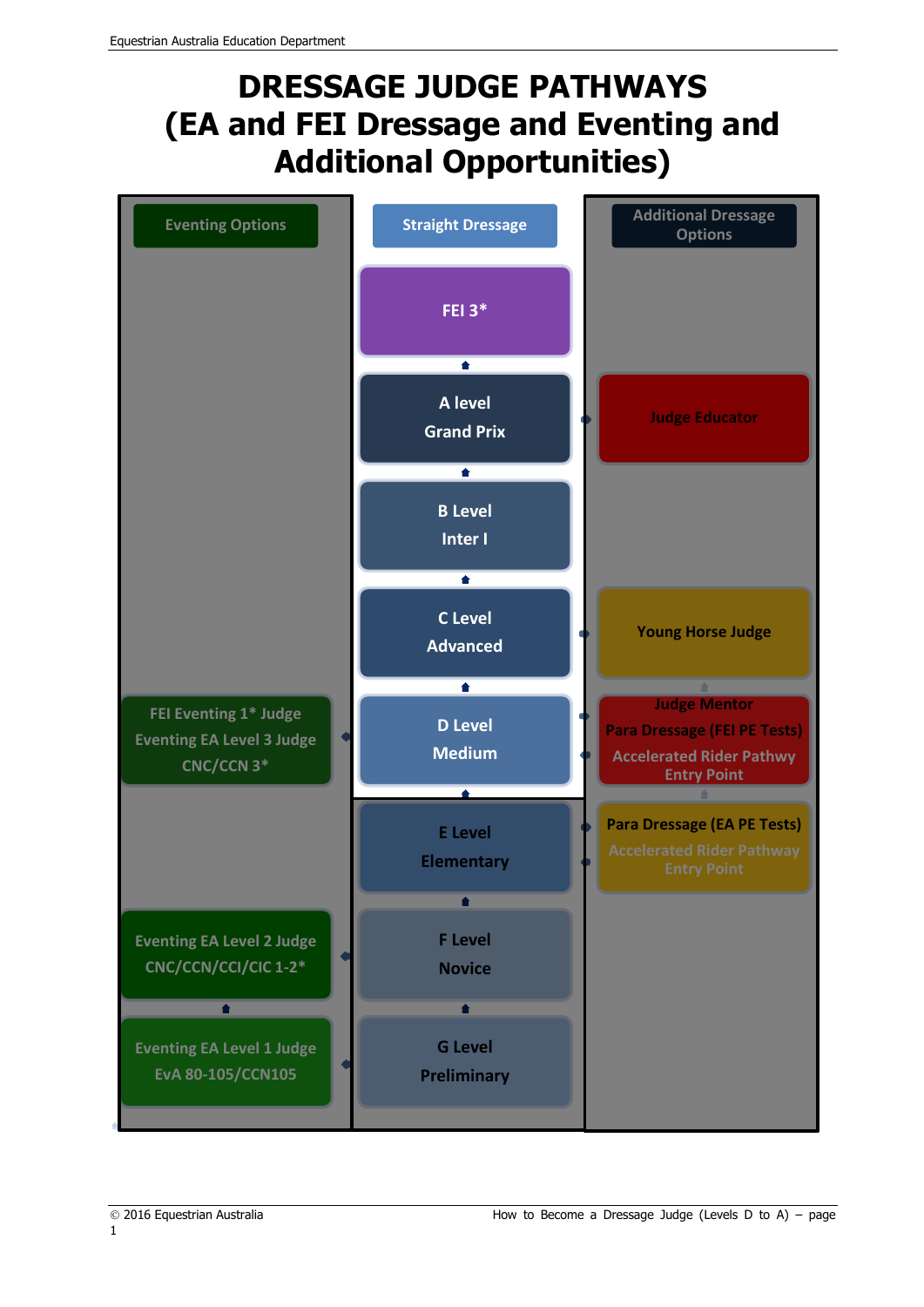## **Requirements to Upgrade to D-Level**

In order to progress to the next level you need to undertake the following:

- $\bullet$  Minimum age  $-$  20 years
- **Shadow Judging** Refer to 11.11
	- $\triangleright$  Minimum of four entire Medium competitions with at least 6 horses in each competition (a total of 24 horses to be judged overall) Note: In order to judge the required minimum number of horses it may be necessary to judge more competitions
	- $\triangleright$  Supervising judge/s to be an appointed Mentor of at least C-level Shadow judging assessment form to be completed on each occasion
- **Sit-Ins –** Refer to rule 11.11
	- $\triangleright$  Complete two assessed sit-ins with an approved Judge Educator or Mentor
	- $\triangleright$  Sit-In assessment form to be completed on each occasion

#### **Other Requirements**

- $\triangleright$  Attend a seminar that includes D-level
- $\triangleright$  Complete and pass the Medium theory exam (closed rule book) with a pass mark of at least 80%
- $\triangleright$  Pass the Medium practical exam at least 10 horses to be judged

Upon satisfactory completion of all of the above, you will be accredited at D-level and may judge Official competitions up to and including Medium level.

Each judge will receive a letter and certificate from Equestrian Australia verifying their accreditation.

In order to remain accredited on the National judges list you must meet compulsory judging activity and professional development requirements each 3 years – refer to rule 11.24 and 11.25. Further information on this can be found on the EA website and will be sent when accredited as a D Level Judge.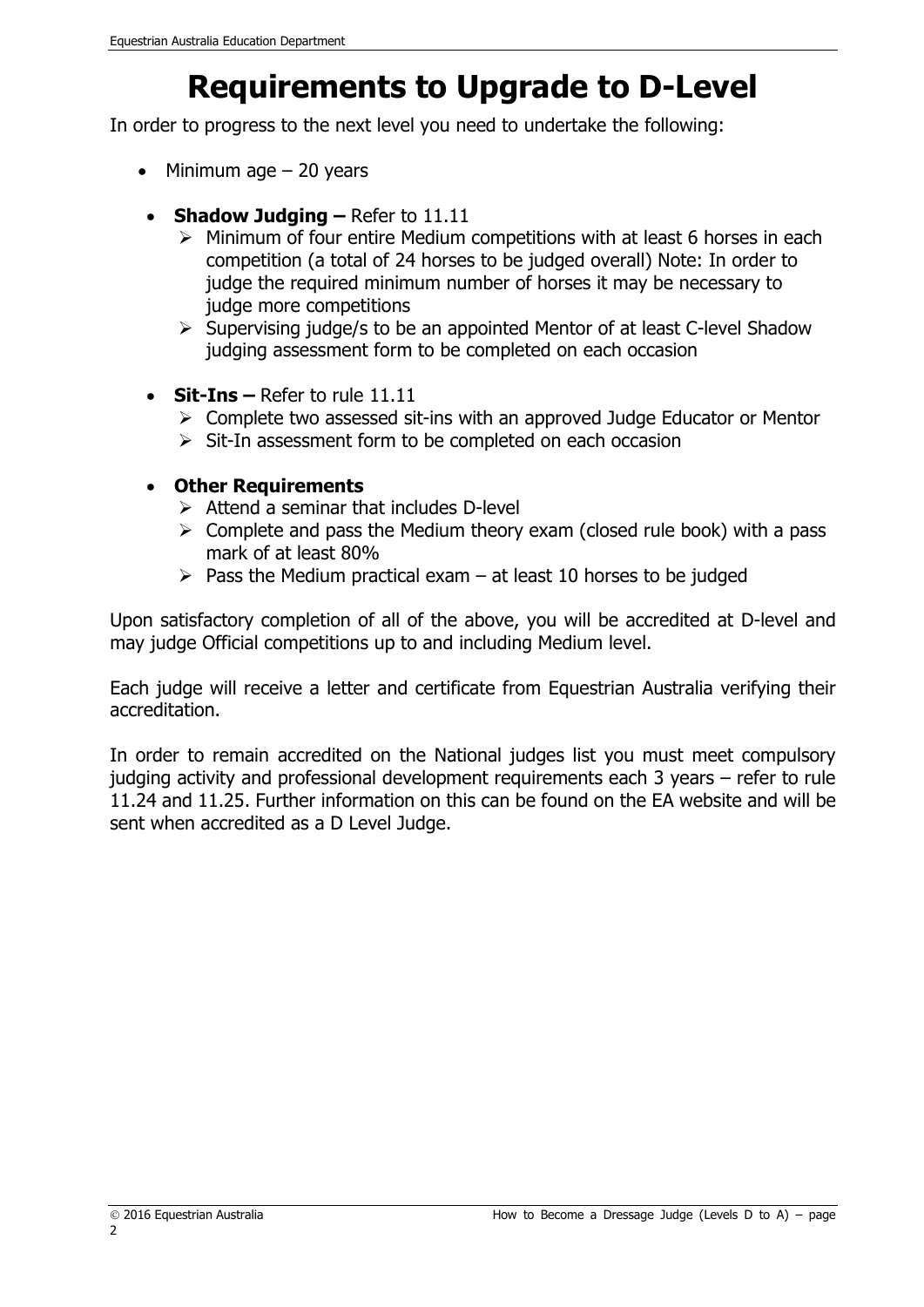

### **EA DRESSAGE JUDGE APPLICATION FORM & PRE REQUISITES FOR UPGRADE TO D LEVEL**

(TO BE COMPLETED BY THE UPGRADING JUDGE)



| <b>Assessment Slip</b>                                                                                                                                                                             |                                | <b>Date/Location</b>    |                     | <b>Print Name -</b><br><b>JE/Mentor/SDA</b> | <b>Signature</b> |
|----------------------------------------------------------------------------------------------------------------------------------------------------------------------------------------------------|--------------------------------|-------------------------|---------------------|---------------------------------------------|------------------|
| Current E level                                                                                                                                                                                    | <b>Verify:</b>                 |                         |                     |                                             |                  |
| Attend an Seminar which includes D                                                                                                                                                                 | Date:                          |                         |                     |                                             |                  |
| Level                                                                                                                                                                                              | <b>Location:</b>               |                         |                     |                                             |                  |
| Complete Medium theory exam                                                                                                                                                                        | Date:                          |                         |                     |                                             |                  |
| with at least 80%                                                                                                                                                                                  | Percentage:                    |                         |                     |                                             |                  |
| Sit in on 2 separate occasions with<br>a different Judge Educator or<br>Mentor                                                                                                                     | 1.                             |                         |                     |                                             |                  |
| Sit in assessment forms<br>completed/attached                                                                                                                                                      | 2.                             |                         |                     |                                             |                  |
| <b>Assessment Slip</b>                                                                                                                                                                             | Date/ Location                 |                         |                     | JE/Mentor/S<br>DA/Name                      | <b>Signature</b> |
| Completed assessment slips to be forwarded to the State Dressage Authority (SDA) for verification with this summary<br>sheet. Details and outcome are forwarded by the SDA to the National Office. |                                |                         |                     |                                             |                  |
| Proof of Riding - Provide<br>evidence of having attained at least                                                                                                                                  | <b>Date</b>                    | <b>Comp</b><br>e.g. 3.3 | Percentage          |                                             |                  |
| overall 55% at Novice (or above)                                                                                                                                                                   |                                |                         |                     |                                             |                  |
| level on at least 2 occasions judged<br>by accredited NOAS judges                                                                                                                                  |                                |                         |                     |                                             |                  |
|                                                                                                                                                                                                    |                                |                         |                     |                                             |                  |
| Shadow Judge a minimum of 4<br>entire Medium competitions with at                                                                                                                                  | <b>Competition</b><br>e.g. 4.3 | <b>Date</b>             | <b>No of Horses</b> |                                             |                  |
| least 6 horses in each (a total<br>minimum of 24 horses to be judged                                                                                                                               | 1.                             |                         |                     |                                             |                  |
| overall - may need to do more                                                                                                                                                                      |                                |                         |                     |                                             |                  |
| comps to get the total No of                                                                                                                                                                       | $\overline{2}$ .               |                         |                     |                                             |                  |
| horses)                                                                                                                                                                                            | 3.                             |                         |                     |                                             |                  |
| (Supervising judge must be an                                                                                                                                                                      |                                |                         |                     |                                             |                  |
| appointed Mentor or a Judge                                                                                                                                                                        | 4.                             |                         |                     |                                             |                  |
| Educator)                                                                                                                                                                                          |                                |                         |                     |                                             |                  |
| All Shadow judging evaluation<br>forms submitted                                                                                                                                                   | Yes<br>No.                     |                         |                     |                                             |                  |
|                                                                                                                                                                                                    | Date:                          |                         |                     |                                             |                  |
| Practical Exam Completed                                                                                                                                                                           | Location:                      |                         |                     |                                             |                  |
|                                                                                                                                                                                                    |                                |                         |                     |                                             |                  |
| <b>Competent</b><br><b>Not Competent</b><br>SDA - Please return a copy of this form only to the Education Department                                                                               |                                |                         |                     |                                             |                  |
| Officials Education Coordinator EA National Office                                                                                                                                                 |                                |                         |                     |                                             |                  |
|                                                                                                                                                                                                    |                                |                         |                     |                                             |                  |
| PO Box 673, SYDNEY MARKETS, NSW 2129 OR Fax: 02 97632466 OR Email (preferred):<br>info@equestrian.org.au                                                                                           |                                |                         |                     |                                             |                  |
| NOTE: Applications that do not include a completed table will not be accepted                                                                                                                      |                                |                         |                     |                                             |                  |
| Please provide the following details:                                                                                                                                                              |                                |                         |                     |                                             |                  |
| <b>Current EA Member Number:</b>                                                                                                                                                                   |                                |                         |                     |                                             |                  |
| Name:                                                                                                                                                                                              |                                |                         |                     | Date of Birth:                              |                  |
| Address:                                                                                                                                                                                           |                                |                         |                     |                                             |                  |
| Suburb:                                                                                                                                                                                            |                                |                         | State:              | Post Code:                                  |                  |
| Tel:                                                                                                                                                                                               |                                | Mobile:                 |                     |                                             |                  |
|                                                                                                                                                                                                    |                                |                         |                     |                                             |                  |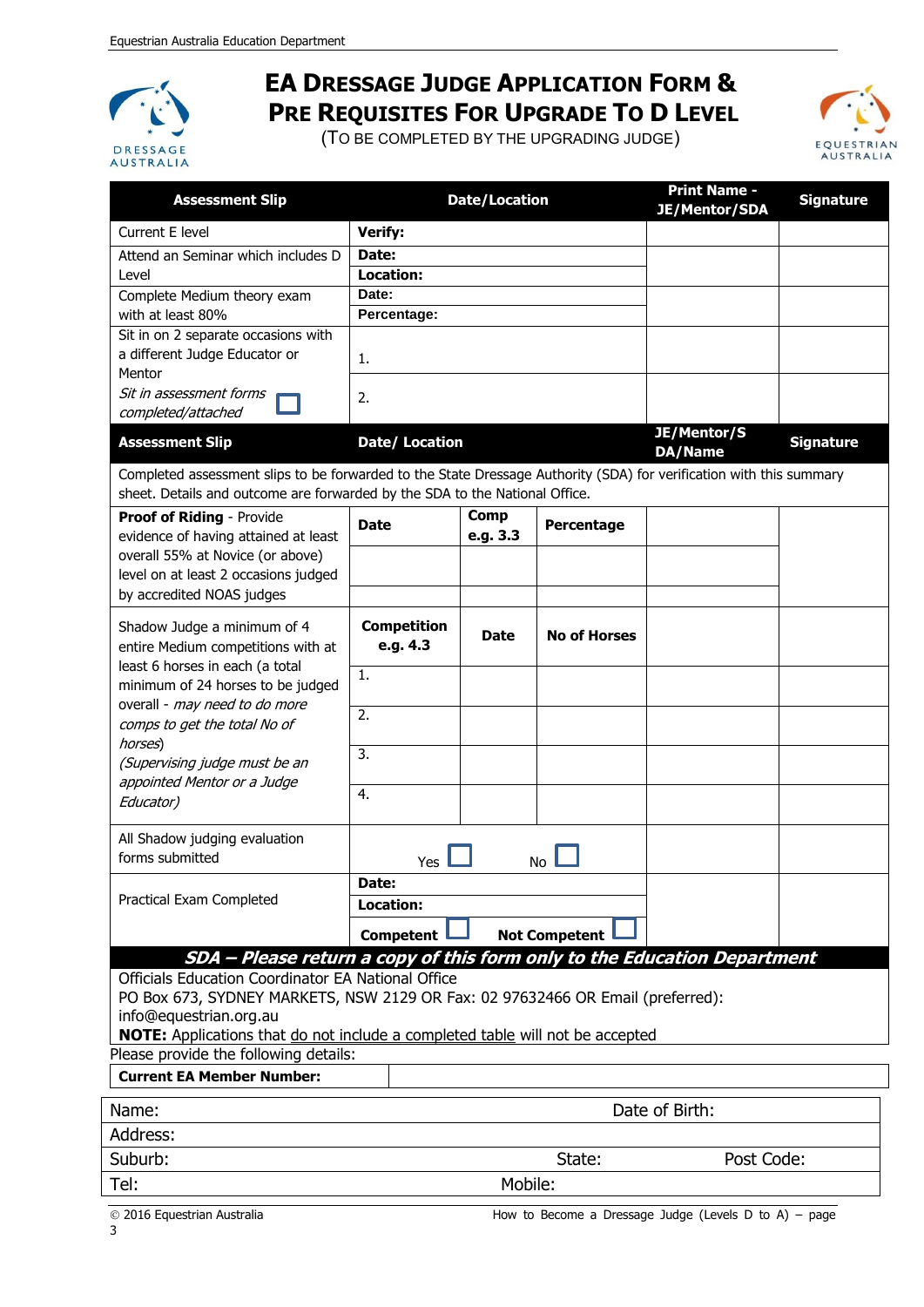### **Requirements to Upgrade to C-Level**

In order to progress to the next level you need to undertake the following:

- $\bullet$  Minimum age  $-$  20 years
- **Shadow Judging** Refer to 11.11
	- $\triangleright$  Minimum of four entire Advanced competitions with at least 6 horses in each competition (a total of 24 horses to be judged overall) Note: In order to judge the required minimum number of horses it may be necessary to judge more competitions
	- $\triangleright$  Supervising judge/s to be an appointed Mentor of at least B-level
	- $\triangleright$  Shadow judging assessment form to be completed on each occasion

Note: one Shadow Judging may be replaced by an additional sit-in

- **Sit-Ins –** Refer to rule 11.11
	- $\triangleright$  Complete two assessed sit-ins with an approved Judge Educator or Mentor
	- $\triangleright$  Sit-In assessment form to be completed on each occasion
- **Other Requirements**
	- $\triangleright$  Attend a seminar that includes C-level
	- $\triangleright$  Complete and pass the Advanced theory exam (closed rule book) with a pass mark of at least 80%
	- $\triangleright$  Pass the Advanced practical exam at least 10 horses to be judged

Upon satisfactory completion of all of the above, you will be accredited at C-level and may judge Official competitions up to and including Advanced level.

Each judge will receive a letter and certificate from Equestrian Australia verifying their accreditation.

In order to remain accredited on the National judges list you must meet compulsory judging activity and professional development requirements each 3 years – refer to rule 11.24 and 11.25. Further information on this can be found on the EA website and will be sent when accredited as a C Level Judge.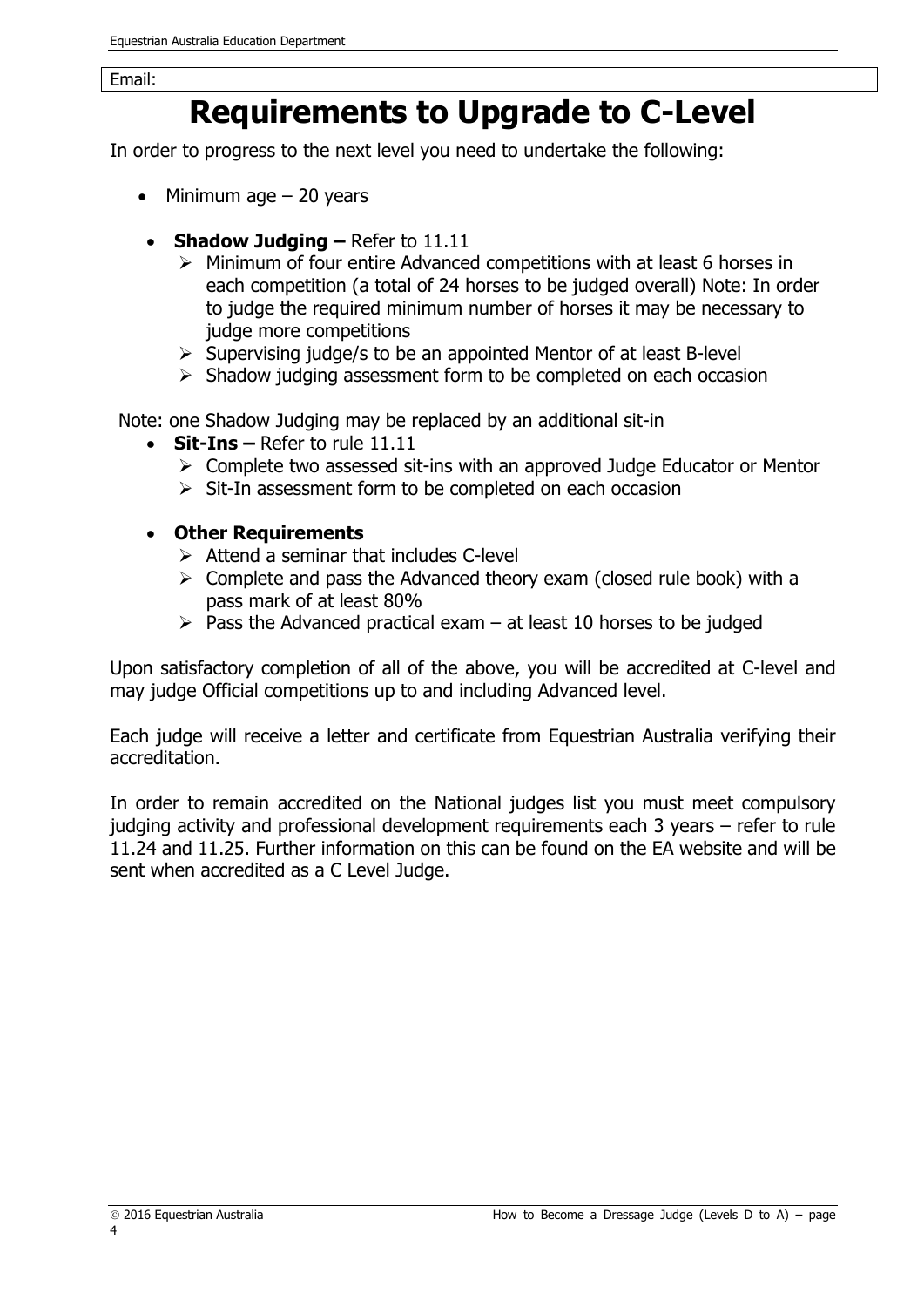

### **EA DRESSAGE JUDGE APPLICATION FORM & PRE REQUISITES FOR UPGRADE TO C LEVEL**

(TO BE COMPLETED BY THE UPGRADING JUDGE)



| <b>Assessment Slip</b>                                                                                              | <b>Date/Location</b>  |             |                      | <b>Print Name -</b><br><b>JE/Mentor/SDA</b> | <b>Signature</b> |
|---------------------------------------------------------------------------------------------------------------------|-----------------------|-------------|----------------------|---------------------------------------------|------------------|
| Current D level                                                                                                     | Verify:               |             |                      |                                             |                  |
| Attend an Seminar which                                                                                             | Date:                 |             |                      |                                             |                  |
| includes C Level                                                                                                    | <b>Location:</b>      |             |                      |                                             |                  |
| Complete Advanced theory                                                                                            | Date:                 |             |                      |                                             |                  |
| exam with at least 80%                                                                                              | Percentage:           |             |                      |                                             |                  |
| Sit in on 2 separate occasions at                                                                                   |                       |             |                      |                                             |                  |
| Advanced level with a different                                                                                     | 1.                    |             |                      |                                             |                  |
| Judge Educator or Mentor                                                                                            |                       |             |                      |                                             |                  |
| Sit in assessment forms                                                                                             | 2.                    |             |                      |                                             |                  |
| completed/attached                                                                                                  |                       |             |                      |                                             |                  |
| <b>Assessment Slip</b>                                                                                              | <b>Date/ Location</b> |             |                      | JE/Mentor/SDA/<br><b>Name</b>               | <b>Signature</b> |
| Completed assessment slips to be forwarded to the State Dressage Authority (SDA) for verification with this summary |                       |             |                      |                                             |                  |
| sheet. Details and outcome are forwarded by the SDA to the National Office.                                         |                       |             |                      |                                             |                  |
| Proof of Riding - Provide                                                                                           | <b>Date</b>           | <b>Comp</b> | Percentage           |                                             |                  |
| evidence of having attained at                                                                                      |                       | e.g. 3.3    |                      |                                             |                  |
| least overall 55% at Elementary                                                                                     |                       |             |                      |                                             |                  |
| (or above) level on at least 2                                                                                      |                       |             |                      |                                             |                  |
| occasions judged by accredited                                                                                      |                       |             |                      |                                             |                  |
| NOAS judges                                                                                                         |                       |             |                      |                                             |                  |
| Shadow Judge a minimum of 4                                                                                         | <b>Competition</b>    | <b>Date</b> | <b>No of Horses</b>  |                                             |                  |
| entire Advanced competitions                                                                                        | e.g. 5.3              |             |                      |                                             |                  |
| with at least 6 horses in each (a<br>total minimum of 24 horses to                                                  | 1.                    |             |                      |                                             |                  |
| be judged overall - may need to                                                                                     |                       |             |                      |                                             |                  |
| do more comps to get the total                                                                                      | 2.                    |             |                      |                                             |                  |
| No of horses)                                                                                                       | 3.                    |             |                      |                                             |                  |
| (Supervising judge must be an                                                                                       |                       |             |                      |                                             |                  |
| appointed Mentor or a Judge                                                                                         | 4.                    |             |                      |                                             |                  |
| Educator)                                                                                                           |                       |             |                      |                                             |                  |
| All Shadow judging evaluation                                                                                       |                       |             |                      |                                             |                  |
| forms submitted                                                                                                     | Yes                   |             | No.                  |                                             |                  |
| Note: 1 shadow judging can be                                                                                       |                       |             |                      |                                             |                  |
| substituted with An additional                                                                                      |                       |             |                      |                                             |                  |
| sit-in e.g. 3xsit-ins & 3xSJ                                                                                        |                       |             |                      |                                             |                  |
|                                                                                                                     | Date:                 |             |                      |                                             |                  |
| Practical Exam Completed                                                                                            | Location:             |             |                      |                                             |                  |
|                                                                                                                     | <b>Competent</b>      |             | <b>Not Competent</b> |                                             |                  |
| SDA - Please return a copy of this form only to the Education Department                                            |                       |             |                      |                                             |                  |

Officials Education Coordinator EA National Office, PO Box 673, SYDNEY MARKETS, NSW 2129 OR Fax: 02 9763 2466 OR Email (preferred) :info@equestrian.org.au - Applications that do not include a completed table will not be accepted

Please provide the following details:

| Name:    | Date of Birth: | Current EA No: |  |
|----------|----------------|----------------|--|
| Address: |                |                |  |
| Suburb:  | State:         | Post Code:     |  |
| Tel:     | Mobile:        |                |  |
|          |                |                |  |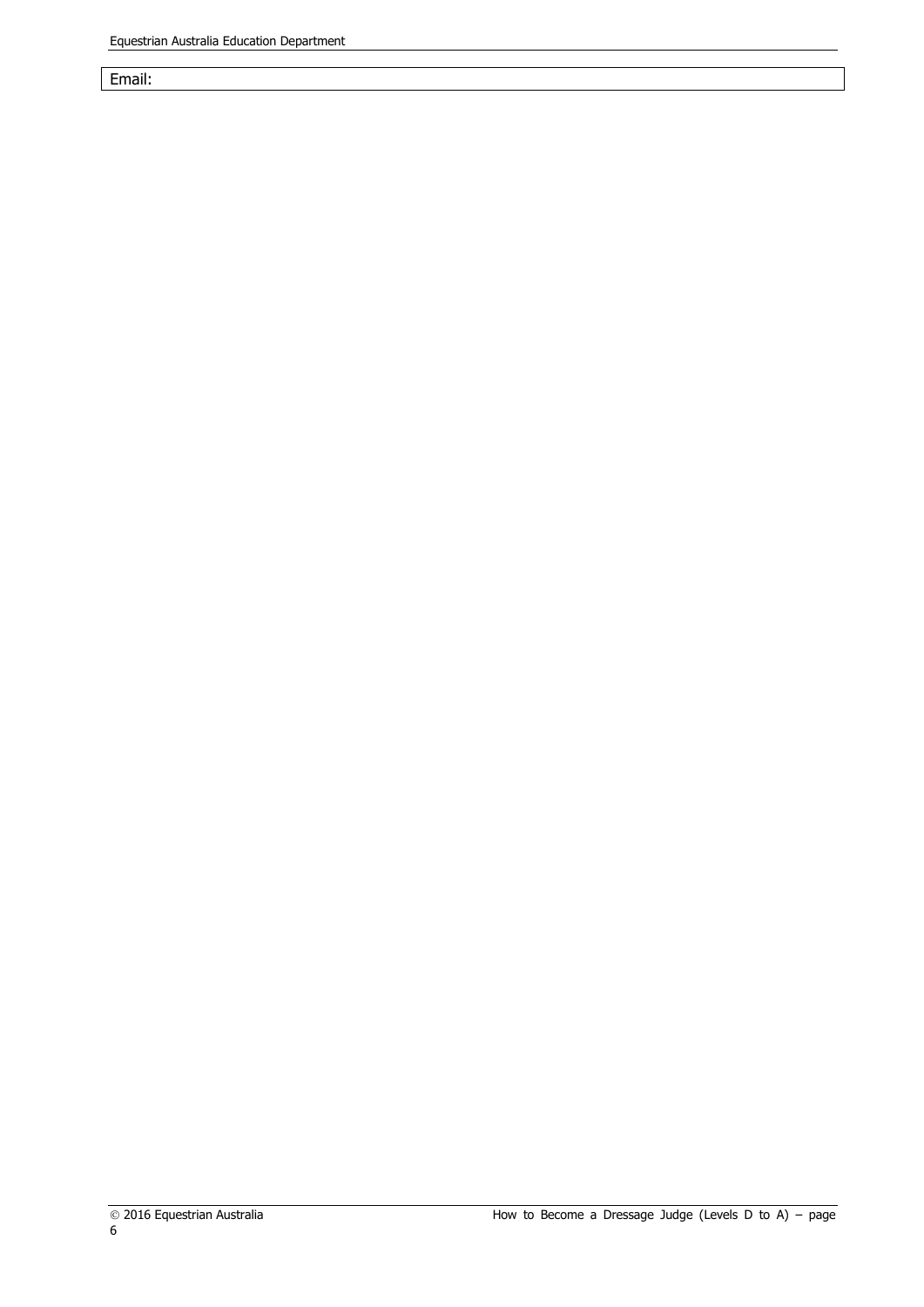## **Requirements to Upgrade to B-Level**

In order to progress to the next level you need to undertake the following:

- **Shadow Judging –** Refer to 11.11
	- $\triangleright$  Minimum of three entire Prix St Georges competitions with at least 6 in each competition, and
	- $\triangleright$  Minimum of three entire Intermediate I competitions with at least 6 horses in each competition (a total of 36 horses to be judged overall)

Note: In order to judge the required minimum number of horses it may be necessary to judge more competitions

- $\triangleright$  Supervising judge/s to be an appointed Mentor of at least A-level
- $\triangleright$  Shadow judging assessment form to be completed on each occasion

Note: One shadow judging at PSG level may be replaced by an additional sit-in

- **Sit-Ins –** Refer to rule 11.11
	- $\triangleright$  Complete two assessed sit-ins with an approved Judge Educator or Mentor
	- $\triangleright$  Sit-In assessment form to be completed on each occasion

#### **Other Requirements**

- $\triangleright$  Attend a seminar that includes B-level
- $\triangleright$  Complete and pass the B level theory exam (closed rule book) with a pass mark of at least 80%
- $\triangleright$  Pass the Intermediate I practical exam at least 15 horses to be judged (this exam is held annually in conjunction with the National Dressage Championships in Sydney at the end of October and at the Dressage Festival at Werribee in early December)

Upon satisfactory completion of all of the above, you will be accredited at B-level and may judge Official competitions up to and including Intermediate 1 level.

Each judge will receive a letter and certificate from Equestrian Australia verifying their accreditation.

In order to remain accredited on the National judges list you must meet compulsory judging activity and professional development requirements each 3 years – refer to rule 11.24 and 11.25. Further information on this can be found on the EA website and will be sent when accredited as a B Level Judge.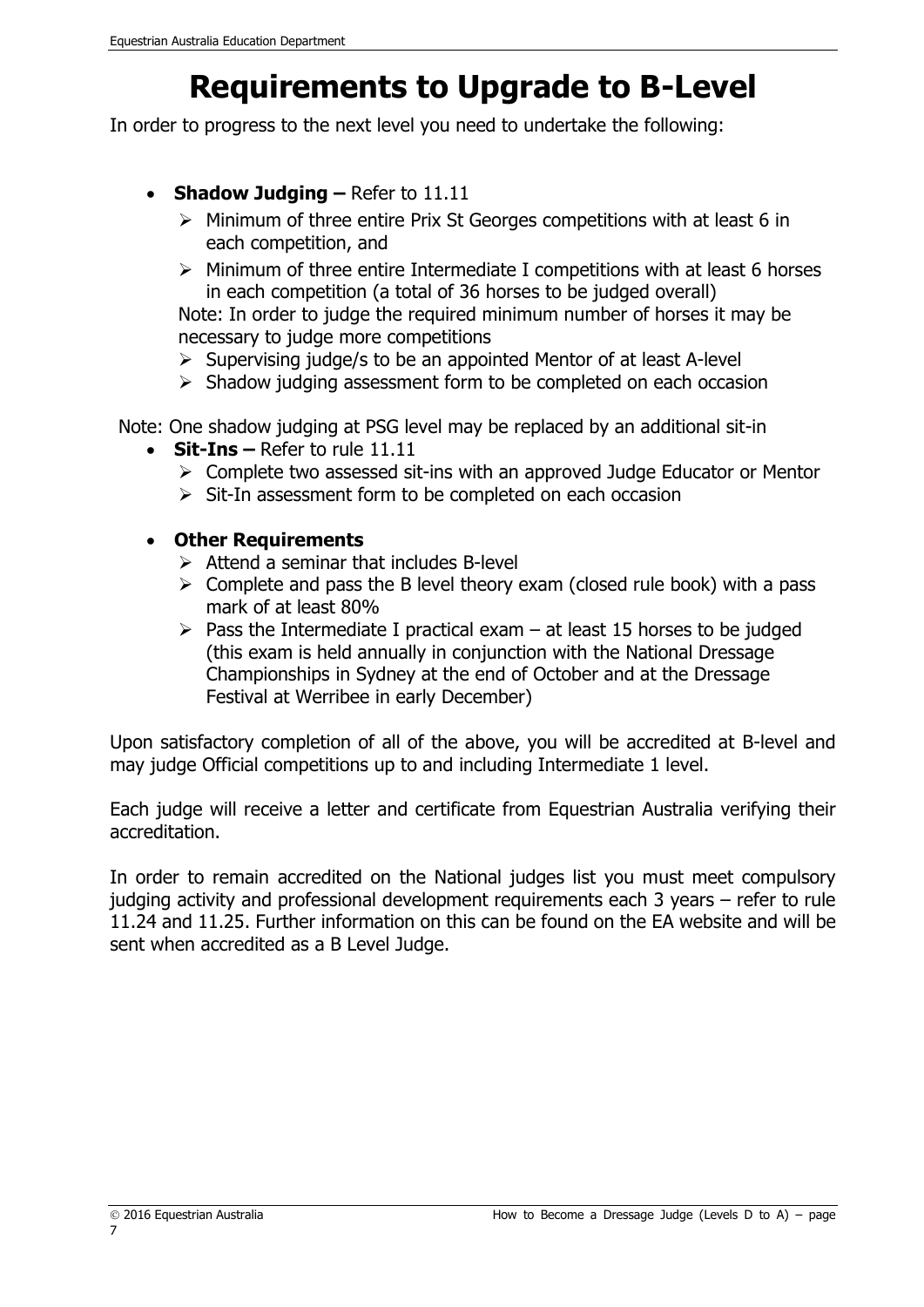**DRESSAGE** 

### **EA DRESSAGE JUDGE APPLICATION FORM & PRE REQUISITES FOR UPGRADE TO B LEVEL**

(TO BE COMPLETED BY THE UPGRADING JUDGE)



| <b>AUSIKALIA</b><br><b>Assessment Slip</b>                                                                          |                       | <b>Date/Location</b> |                      | <b>Print Name -</b><br><b>JE/Mentor/SDA</b>                              | <b>Signature</b> |
|---------------------------------------------------------------------------------------------------------------------|-----------------------|----------------------|----------------------|--------------------------------------------------------------------------|------------------|
| Current C level                                                                                                     | <b>Verify:</b>        |                      |                      |                                                                          |                  |
| Attend an Seminar which                                                                                             | Date:                 |                      |                      |                                                                          |                  |
| includes B Level                                                                                                    | Location:             |                      |                      |                                                                          |                  |
| Complete B level theory exam                                                                                        | Date:                 |                      |                      |                                                                          |                  |
| with at least 80%                                                                                                   | Percentage:           |                      |                      |                                                                          |                  |
| Sit in on 2 separate occasions                                                                                      |                       |                      |                      |                                                                          |                  |
| at PSG or Inter I level with a                                                                                      | 1.                    |                      |                      |                                                                          |                  |
| different Judge Educator or                                                                                         |                       |                      |                      |                                                                          |                  |
| Mentor                                                                                                              | 2.                    |                      |                      |                                                                          |                  |
| Sit in assessment forms                                                                                             |                       |                      |                      |                                                                          |                  |
| completed/attached                                                                                                  |                       |                      |                      |                                                                          |                  |
| <b>Assessment Slip</b>                                                                                              | <b>Date/ Location</b> |                      |                      | JE/Mentor/SDA/Name                                                       | <b>Signature</b> |
| Completed assessment slips to be forwarded to the State Dressage Authority (SDA) for verification with this summary |                       |                      |                      |                                                                          |                  |
| sheet. Details and outcome are forwarded by the SDA to the National Office.                                         |                       |                      |                      |                                                                          |                  |
| Proof of Riding - Provide                                                                                           | <b>Date</b>           | <b>Comp</b>          | Percentage           |                                                                          |                  |
| evidence of having attained at                                                                                      |                       | e.g. 3.3             |                      |                                                                          |                  |
| least overall 55% at Medium                                                                                         |                       |                      |                      |                                                                          |                  |
| (or above) level on at least 2                                                                                      |                       |                      |                      |                                                                          |                  |
| occasions judged by accredited                                                                                      |                       |                      |                      |                                                                          |                  |
| NOAS judges                                                                                                         |                       |                      |                      |                                                                          |                  |
|                                                                                                                     |                       |                      |                      |                                                                          |                  |
| Shadow Judge a minimum of 3                                                                                         | <b>Competition</b>    | <b>Date</b>          | No of                |                                                                          |                  |
| entire PSG and 3 entire Inter I                                                                                     | e.g. PSG              |                      | <b>Horses</b>        |                                                                          |                  |
| competitions with at least 6                                                                                        | 1.                    |                      |                      |                                                                          |                  |
| horses in each (a total                                                                                             | 2.                    |                      |                      |                                                                          |                  |
| minimum of 36 horses to be                                                                                          | 3.                    |                      |                      |                                                                          |                  |
| judged overall - may need to do                                                                                     | 4.                    |                      |                      |                                                                          |                  |
| more comps to get the total No                                                                                      |                       |                      |                      |                                                                          |                  |
| of horses)                                                                                                          | 5.                    |                      |                      |                                                                          |                  |
| (Supervising judge must be an<br>A level appointed Mentor or a                                                      |                       |                      |                      |                                                                          |                  |
| Judge Educator)                                                                                                     | 6.                    |                      |                      |                                                                          |                  |
| All Shadow judging evaluation                                                                                       |                       |                      |                      |                                                                          |                  |
| forms submitted                                                                                                     |                       |                      |                      |                                                                          |                  |
| Note: 1 shadow judging at PSG                                                                                       | $Yes$ $\Box$          |                      | No L                 |                                                                          |                  |
| level can be substituted with an                                                                                    |                       |                      |                      |                                                                          |                  |
| additional sit-in e.g. 3xsit-ins &                                                                                  |                       |                      |                      |                                                                          |                  |
| <i>3xSJ</i>                                                                                                         |                       |                      |                      |                                                                          |                  |
|                                                                                                                     | Date:                 |                      |                      |                                                                          |                  |
| Practical Exam Completed                                                                                            | Location:             |                      |                      |                                                                          |                  |
|                                                                                                                     | <b>Competent</b>      |                      | <b>Not Competent</b> |                                                                          |                  |
|                                                                                                                     |                       |                      |                      | SDA - Please return a copy of this form only to the Education Department |                  |

Officials Education Coordinator EA National Office, PO Box 673, SYDNEY MARKETS, NSW 2129 OR Fax: 02 9763 2466 OR Email (preferred) :info@equestrian.org.au - Applications that do not include a completed table will not be accepted

Please provide the following details:

| Name:    | Date of Birth: | Current EA No: |
|----------|----------------|----------------|
| Address: |                |                |
| Suburb:  | State:         | Post Code:     |
| Tel:     | Mobile:        |                |
|          |                |                |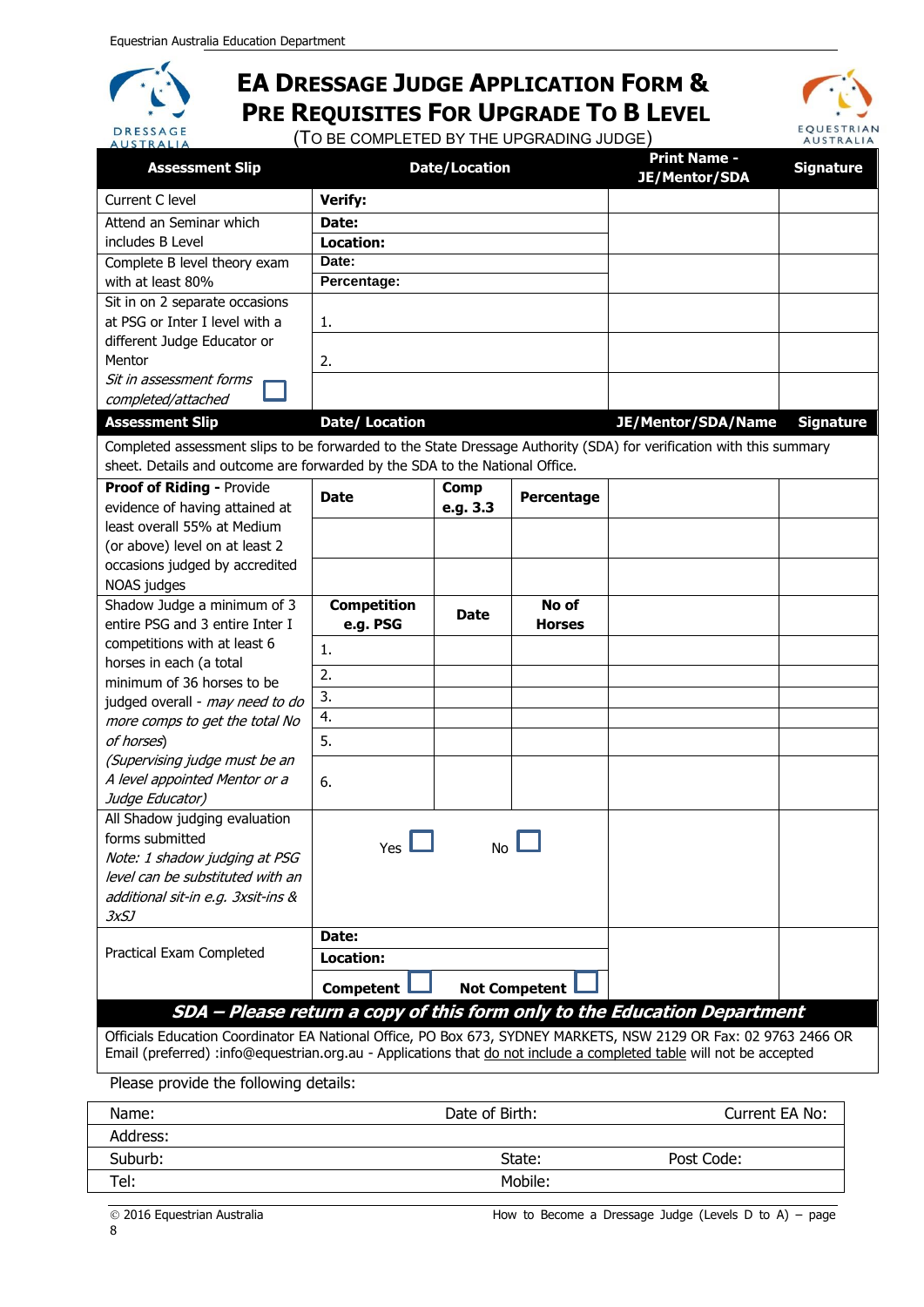### **Requirements to Upgrade to A-Level**

In order to progress to the next level you need to undertake the following:

- **Shadow Judging –** Refer to 11.11
	- $\triangleright$  Minimum of three entire Intermediate II or Intermediate A or Intermediate B level competitions with at least 3 horses in each competition, and
	- $\triangleright$  Minimum of three entire Grand Prix competitions with at least 3 horses in each competition (a total of 18 horses to be judged overall)
	- $\triangleright$  Supervising judge/s to be at least FEI accredited and an appointed Mentor
	- $\triangleright$  Shadow judging assessment form to be completed on each occasion

Note: One Shadow Judging at Intermediate A, B or II level may be replaced by an additional sit-in

- **Sit-Ins –** Refer to rule 11.11
	- $\triangleright$  Complete two assessed sit-ins with an approved Judge Educator or Mentor
	- $\triangleright$  Sit-In assessment form to be completed on each occasion
- **Other Requirements**
	- $\triangleright$  Attend a seminar that includes A-level content
	- $\triangleright$  Complete and pass the A level theory exam (closed rule book) with a pass mark of at least 80%
	- $\triangleright$  Pass the Grand Prix practical exam at least 15 horses to be judged (this exam is held annually in conjunction with the National Dressage Championships is Sydney at the end of October and at the Dressage Festival at Werribee in early December)

Upon satisfactory completion of all of the above, you will be accredited at A-level and may judge Official competitions up to and including Grand Prix level.

Each judge will receive a letter and certificate from Equestrian Australia verifying their accreditation.

In order to remain accredited on the National judges list you must meet compulsory judging activity and professional development requirements each 3 years – refer to rule 11.24 and 11.25. Further information on this can be found on the EA website and will be sent when accredited as an A Level Judge.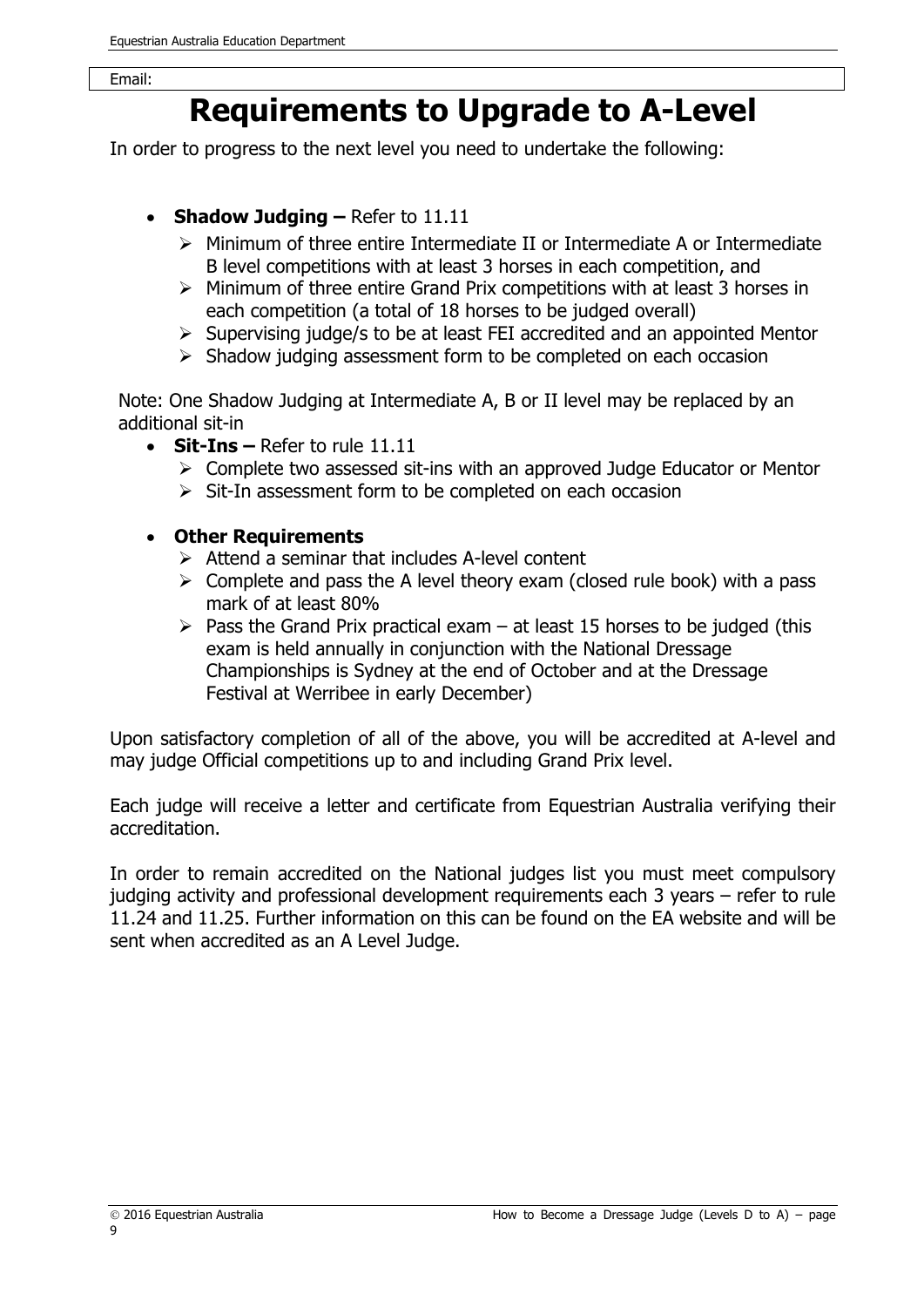

### **EA DRESSAGE JUDGE APPLICATION FORM & PRE REQUISITES FOR UPGRADE TO A LEVEL**

(TO BE COMPLETED BY THE UPGRADING JUDGE)



| <b>Assessment Slip</b>                                                                                                                                                                             | <b>Date/Location</b> |             |                      | <b>Print Name -</b><br><b>JE/Mentor/SDA</b> | <b>Signature</b> |
|----------------------------------------------------------------------------------------------------------------------------------------------------------------------------------------------------|----------------------|-------------|----------------------|---------------------------------------------|------------------|
| Current B level                                                                                                                                                                                    | <b>Verify:</b>       |             |                      |                                             |                  |
| Attend an Seminar which                                                                                                                                                                            | Date:                |             |                      |                                             |                  |
| includes A Level                                                                                                                                                                                   | <b>Location:</b>     |             |                      |                                             |                  |
| Complete A level theory exam                                                                                                                                                                       | Date:                |             |                      |                                             |                  |
| with at least 80%                                                                                                                                                                                  | Percentage:          |             |                      |                                             |                  |
| Sit in on 2 separate occasions at                                                                                                                                                                  |                      |             |                      |                                             |                  |
| Inter II or GP level with a                                                                                                                                                                        | 1.                   |             |                      |                                             |                  |
| different Judge Educator or                                                                                                                                                                        |                      |             |                      |                                             |                  |
| Mentor                                                                                                                                                                                             | 2.                   |             |                      |                                             |                  |
| Sit in assessment forms<br>completed/attached                                                                                                                                                      |                      |             |                      |                                             |                  |
| <b>Assessment Slip</b>                                                                                                                                                                             | Date/ Location       |             |                      | JE/Mentor/SDA/<br><b>Name</b>               | <b>Signature</b> |
| Completed assessment slips to be forwarded to the State Dressage Authority (SDA) for verification with this summary<br>sheet. Details and outcome are forwarded by the SDA to the National Office. |                      |             |                      |                                             |                  |
| <b>Proof of Riding -</b> This would have already been provided in order to upgrade to B level so not necessary again.                                                                              |                      |             |                      |                                             |                  |
| Shadow Judge a minimum of 3                                                                                                                                                                        | <b>Competition</b>   | <b>Date</b> | <b>No of Horses</b>  |                                             |                  |
| entire Inter II and 3 entire GP                                                                                                                                                                    | e.g. GP              |             |                      |                                             |                  |
| competitions with at least 3                                                                                                                                                                       | 1.                   |             |                      |                                             |                  |
| horses in each (a total minimum<br>of 18 horses to be judged overall                                                                                                                               | 2.                   |             |                      |                                             |                  |
| - may need to do more comps to                                                                                                                                                                     | 3.                   |             |                      |                                             |                  |
| get the total No of horses)                                                                                                                                                                        | 4.                   |             |                      |                                             |                  |
| (Supervising judge must be an                                                                                                                                                                      | 5.                   |             |                      |                                             |                  |
| FEI level appointed Mentor or a                                                                                                                                                                    |                      |             |                      |                                             |                  |
| Judge Educator)                                                                                                                                                                                    | 6.                   |             |                      |                                             |                  |
| All Shadow judging evaluation<br>forms submitted<br>Note: 1 shadow judging at Inter                                                                                                                | Yes                  |             | <b>No</b>            |                                             |                  |
| II level can be substituted with                                                                                                                                                                   |                      |             |                      |                                             |                  |
| an additional sit-in e.g. 3xsit-ins                                                                                                                                                                |                      |             |                      |                                             |                  |
| & 3xSJ                                                                                                                                                                                             |                      |             |                      |                                             |                  |
|                                                                                                                                                                                                    | Date:                |             |                      |                                             |                  |
| Practical Exam Completed                                                                                                                                                                           | <b>Location:</b>     |             |                      |                                             |                  |
|                                                                                                                                                                                                    | <b>Competent</b>     |             | <b>Not Competent</b> |                                             |                  |
| SDA - Please return a copy of this form only to the Education Department<br>Officials Education Coordinator EA National Office PO Box 673 SYDNEY MARKETS NSW 2129 OR Eax: 02 9763 2466             |                      |             |                      |                                             |                  |
|                                                                                                                                                                                                    |                      |             |                      |                                             |                  |

Officials Education Coordinator EA National Office, PO Box 673, SYDNEY MARKETS, NSW 2129 OR Fax: 02 9763 2466 OR Email (preferred) :info@equestrian.org.au - Applications that do not include a completed table will not be accepted

Please provide the following details:

| <b>Current EA Member Number:</b> |                |            |
|----------------------------------|----------------|------------|
| Name:                            | Date of Birth: |            |
| Address:                         |                |            |
| Suburb:                          | State:         | Post Code: |
| Tel:                             | Mobile:        |            |
|                                  |                |            |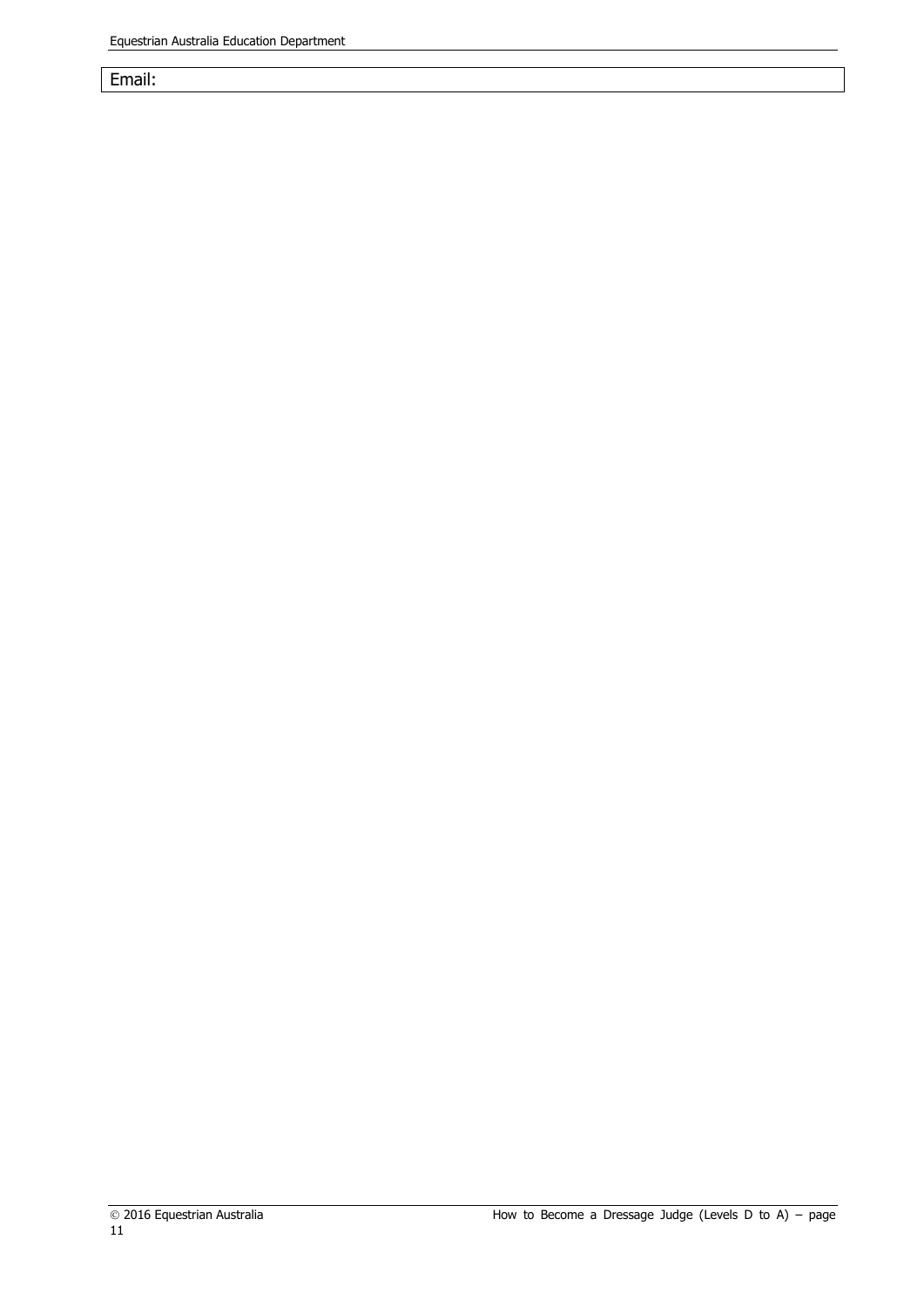### **The FEI Code of Conduct for the Welfare of the Horse**

- 1. The Fédération Equestre Internationale (FEI) expects all those involved in international equestrian sport to adhere to the FEI's Code of Conduct and to acknowledge and accept that at all times the welfare of the horse must be paramount and must never be subordinated to competitive or commercial influences.
- 2. At all stages during the preparation and training of competition horses, welfare must take precedence over all other demands. This includes good horse management, training methods, farriery and tack, and transportation.
- 3. Horses and competitors must be fit, competent and in good health before they are allowed to compete. This encompasses medication use, surgical procedures that threaten welfare or safety, pregnancy in mares and the misuse of aids.
- 4. Events must not prejudice horse welfare. This involves paying careful attention to the competition areas, ground surfaces, weather conditions, stabling, site safety and fitness of the horse for onward travel after the event.
- 5. Every effort must be made to ensure that horses receive proper attention after they have competed and that they are treated humanely when their competition careers are over. This covers proper veterinary care, competition injuries, euthanasia and retirement.
- The FEI urges all involved with the sport to attain the highest levels of education in their areas of expertise.

A full version of the FEI Code of Conduct is contained in the Dressage Rule book – refer to rule 1.2 or can be found at: <http://www.fei.org/about-us/standards>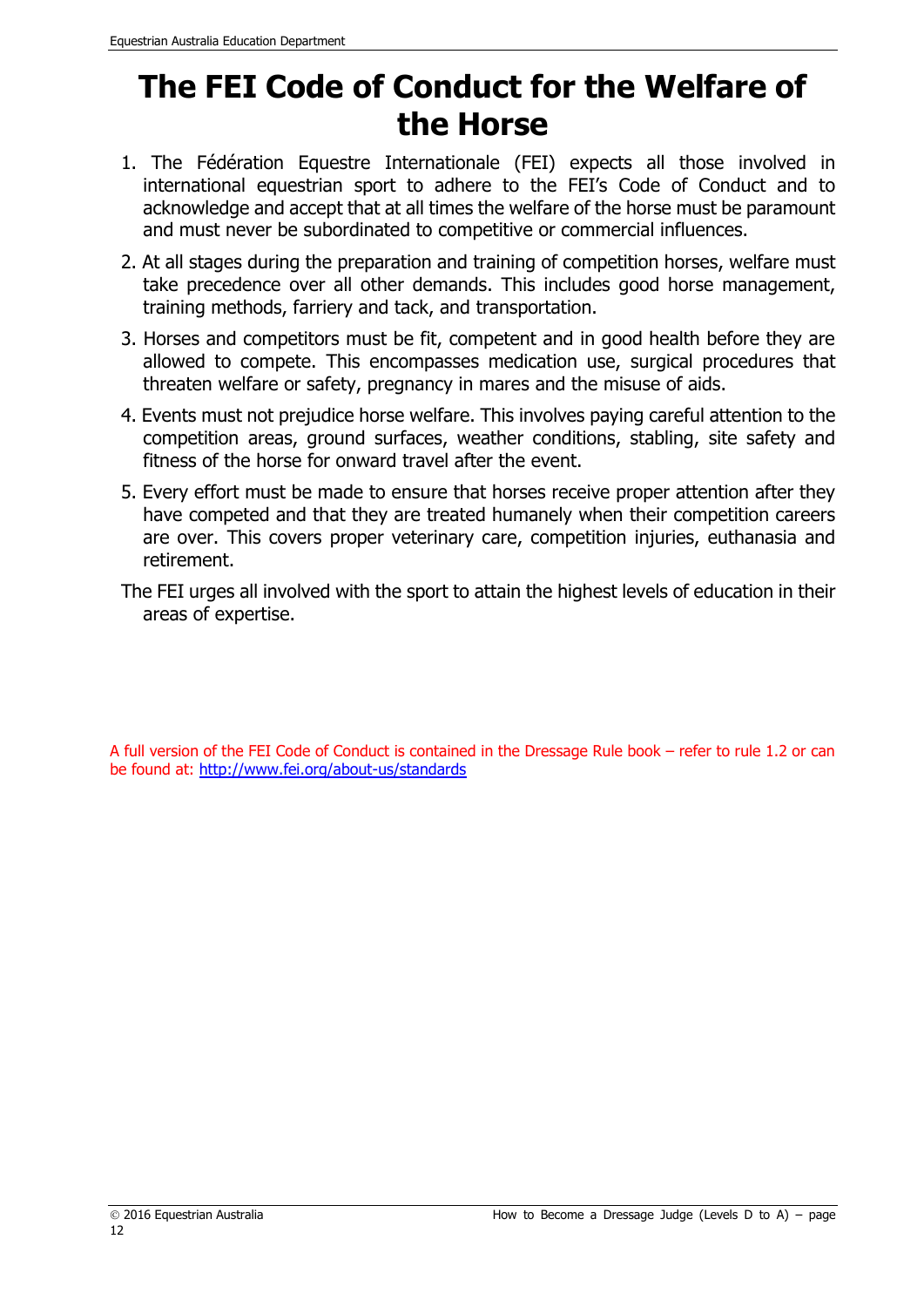## **NOAS DRESSAGE JUDGES PROTOCOL**

Accredited Dressage Judges should adhere to the following NOAS Code of Conduct. As in all equestrian sports, judges must:

- make their decisions having regard for the welfare of the horse above the interests of any others involved
- have an open and friendly attitude towards all competitors while being careful not to show familiarity towards those competing
- be aware that they are responsible for setting and maintaining the image and standards of dressage both in the competition arena and away from it and that, as an ambassador for dressage, they should conduct themselves with dignity, honesty and good manners, especially in difficult situations
- treat requests from competitors to explain their decisions as an opportunity to assist the competitor to improve their performance
- honour a commitment to judge and if unforeseen circumstances prevent this, endeavour to help the organisers to find a replacement
- maintain an objective and fair mind towards all competitors which includes:
	- $\triangleright$  not taking into account anything known about riders, horses or past performances
	- $\triangleright$  guarding against conflicts of interest and avoiding judging in situations in which they have a close personal or professional relationship with a competitor or owner
- ensure to the best of their ability that the same conditions apply to all competitors
- know and understand the scale of marks and ensure that their comments and marks are related
- maintain the same standard for all competitors within a competition and at all events
- be in possession of a current Dressage Rule Book together with any amendments
- know the rules and be prepared to co-ordinate their personal opinion with the principles of the FEI and the EA
- aim to have a thorough knowledge of the correct training of the dressage horse and understand the requirements of the test they are to judge

Note: The EA Code of Conduct for Officials is included in the Member Protection Policy which can be found at:

[http://www.equestrian.org.au/sites/default/files/Equestrian%20Australia%20Member%20Protection%20p](http://www.equestrian.org.au/sites/default/files/Equestrian%20Australia%20Member%20Protection%20policy.pdf) [olicy.pdf](http://www.equestrian.org.au/sites/default/files/Equestrian%20Australia%20Member%20Protection%20policy.pdf)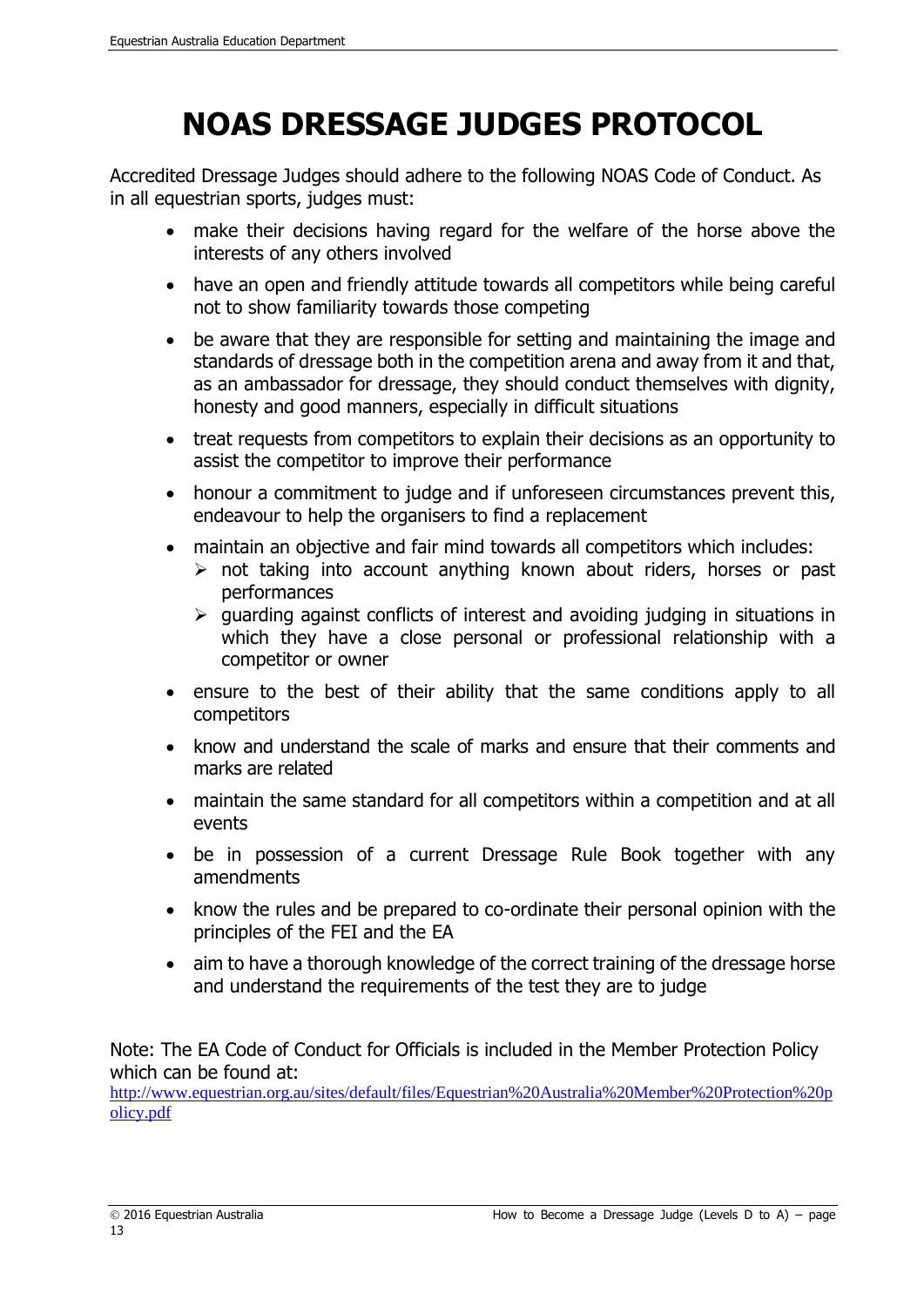# **CONTACT AND REFERENCE INFORMATION**

#### **FEI Dressage Judges Handbook – Guidelines for Judging**

• This is your Bible!!! Learn to love it; it is all there – every mark for every movement from 10 to 0. This is available from the EA National Office.

### **DVD 'On the Levels'**

- Our current tests available from
- [http://premierequestrian.3dcartstores.com//2011-On-The-Levels--5th-](http://premierequestrian.3dcartstores.com/2011-On-The-Levels--5th-Edition_p_84.html)[Edition\\_p\\_84.html#](http://premierequestrian.3dcartstores.com/2011-On-The-Levels--5th-Edition_p_84.html)

### **DVD – 'Through the Eye of the Judge with Stephen Clarke' – Series 2**

• These are excellent judge education videos for all levels from Novice to Grand Prix. The videos are available from <http://www.throughtheeyeofthejudge.co.uk/buy.php>

#### **General Information**

- Equestrian Australia is the National Federation (NF) for National Rules, Policies, Education/Training, Promotion of the Sport, International Competitions. High Performance Management – funding etc. See website for info.
- Australian Sports Commission (Govt) authorises and funds Australian Sport and manages the National Officiating Accreditation Scheme for all sports in Australia.
- EA Branches Registrations, Affiliated Clubs, Schools program.

### **Reference points**

- EA National [www.equestrian.org.au](http://www.equestrian.org.au/)
- Official Judges list on EA website > Searches>Officials>Dressage plus the level you want to check, finally the State
- SDA State Dressage Authority e.g. Dressage Queensland, Dressage NSW etc
- FEI [www.fei.org](http://www.fei.org/)
- NOAS: National Officiating Accreditation Scheme Work Books (copyright EA)
- National Officiating Newsletter on-line and hard copy
- Code of Conduct Section 1 of the Rule Book anything detrimental to the Sport should be reported within 14 days

### **Role of EA & Officials**

- Information about EA and the Role of EA Officials, and
- Code of Conduct for Officials

It can all be found on the EA website.

### **Rule Book, NOAS, Judges Handbook, Dressage Tests + diagrams**

We all use these tools all the time.

- Rule Book, updates on Rules annually 1 January
- NOAS updates every year
- EA Tests usually updated every 4 years